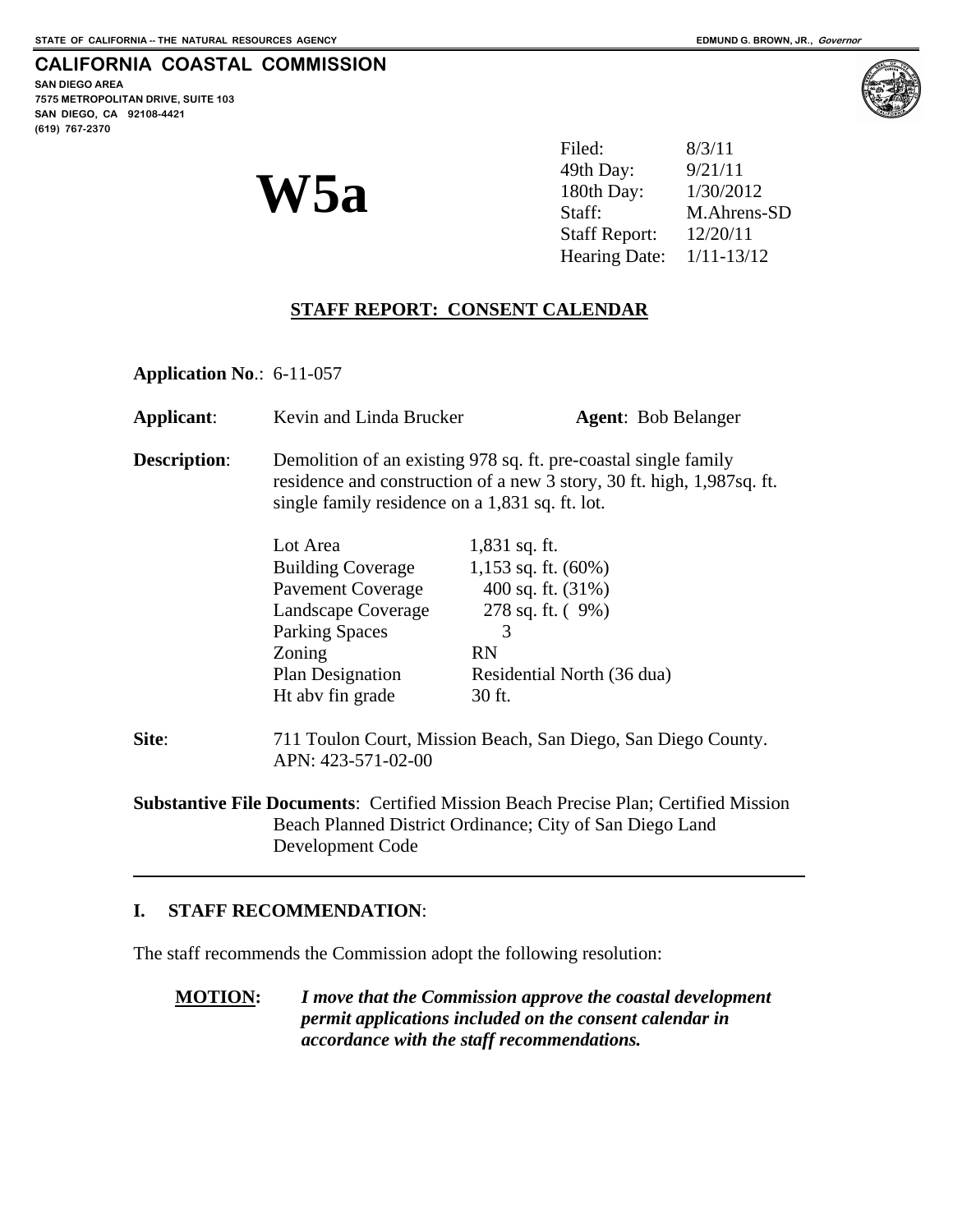## **STAFF RECOMMENDATION TO ADOPT CONSENT CALENDAR:**

Staff recommends a **YES** vote. Passage of this motion will result in approval of all the permits included on the consent calendar. The motion passes only by affirmative vote of a majority of the Commissioners present.

#### **II. Standard Conditions**.

See attached page.

## **III. Special Conditions**.

The permit is subject to the following conditions:

**1. Final Landscape/Yard Area Fence Plans**. **PRIOR TO THE ISSUANCE OF THE COASTAL DEVELOPMENT PERMIT**, the applicant shall submit to the Executive Director for review and written approval, final landscaping and fence plans approved by the City of San Diego. The plans shall be in substantial conformance with the plans submitted by Affordable Design and drafting received 8/03/11 and shall include the following:

- a. A view corridor a minimum of 10 ft wide shall be preserved in the front yard area of the subject site that faces Toulon Ct. All proposed landscaping in this yard area shall be maintained at a height of three feet or lower (including raised planters) to preserve views along Toulon Ct. toward the ocean.
- b. All landscaping shall be drought tolerant and native or non-invasive plant species. All landscape materials within the identified view corridors shall be species with a growth potential not to exceed three feet at maturity. No plant species listed as problematic and/or invasive by the California Native Plant Society, the California Exotic Pest Plant Council, or identified from time to time by the State of California shall be employed or allowed to naturalize or persist on the site. No plant species listed as 'noxious weed' by the State of California or the U.S. Federal Government shall be utilized within the property.
- c. Any fencing in the north front yard setback area shall permit public views and have at least 75% of its surface area open to light.
- d. A written commitment by the applicant that five years from the date of the issuance of the coastal development permit for the residential structure, the applicant will submit for review and written approval of the Executive Director, a landscape monitoring report, prepared by a licensed Landscape Architect or qualified Resource Specialist, that certifies whether the on-site landscaping is in conformance with the landscape plan approved pursuant to this Special Condition. The monitoring report shall include photographic documentation of plant species and plant coverage.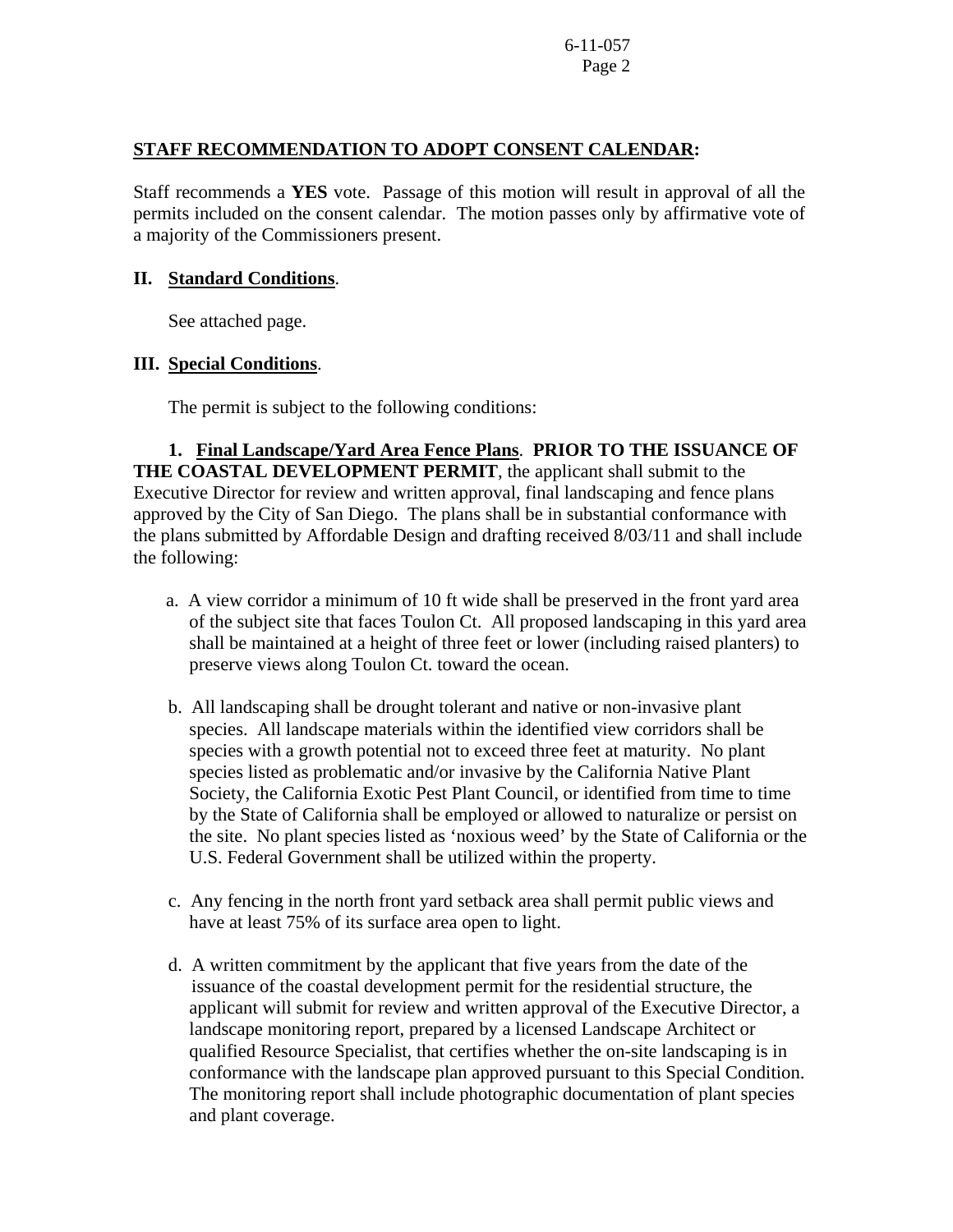If the landscape monitoring report indicates the landscaping is not in conformance with or has failed to meet the performance standards specified in the landscaping plan approved pursuant to this permit, , the applicant or successors in interest, shall submit a revised or supplemental landscape plan for the review and written approval of the Executive Director. The revised landscaping plan must be prepared by a licensed Landscape Architect or Resource Specialist and shall specify measures to remediate those portions of the original plan that have failed or are not in compliance with the original approved plan.

The permitee shall undertake the development in accordance with the approved landscape plans. Any proposed changes to the approved plans shall be reported to the Executive Director. No changes to the plans shall occur without a Commission approved amendment to the permit unless the Executive Director determines that no such amendment is legally required.

 **2. Final Plans/ Storage and Staging Areas. PRIOR TO THE ISSUANCE OF THE COASTAL DEVELOPMENT PERMIT**, the applicant shall submit final site/storage and staging plans to the Executive Director for review and written approval. Said plans shall first be reviewed and approved in writing by the City of San Diego. Said plans shall also be in substantial conformance with the plans submitted by with this application by Affordable Design and drafting received 8/03/11. In addition, said plans shall include written notes stating the following:

 a. Construction activities may continue through the summer (except on weekends or holidays) only if all construction worker parking and materials storage is contained within the boundaries of the subject site.

The permitees shall undertake the development in accordance with the approved plans. Any proposed changes to the approved plans shall be reported to the Executive Director. No changes to the plans shall occur without a Coastal Commission approved amendment to this coastal development permit unless the Executive Director determines that no amendment is legally required.

 **3. Deed Restriction. PRIOR TO THE ISSUANCE OF THE COASTAL DEVELOPMENT PERMIT**, the applicant shall submit to the Executive Director for review and approval documentation demonstrating that the applicant has executed and recorded against the parcel(s) governed by this permit a deed restriction, in a form and content acceptable to the Executive Director: (1) indicating that, pursuant to this permit, the California Coastal Commission has authorized development on the subject property, subject to terms and conditions that restrict the use and enjoyment of that property (hereinafter referred to as the "Standard and Special Conditions"); and (2) imposing all the Standard and Special Conditions of this permit as covenants, conditions and restrictions on the use and enjoyment of the Property. The deed restriction shall include a legal description of the entire parcel or parcels governed by this permit. The deed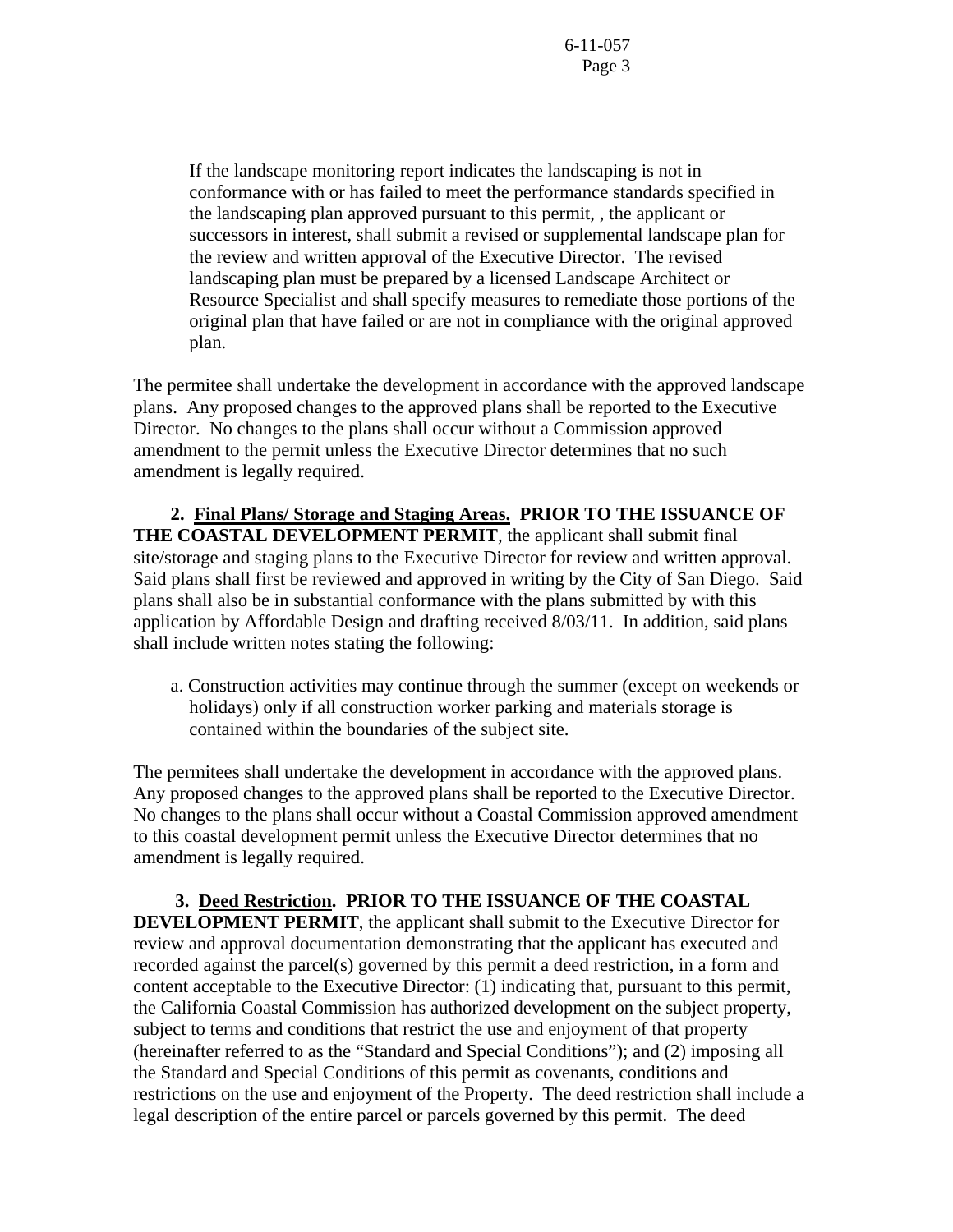restriction shall also indicate that, in the event of an extinguishment or termination of the deed restriction for any reason, the terms and conditions of this permit shall continue to restrict the use and enjoyment of the subject property so long that either this permit, or the development it authorizes, or any part, modification, or amendment thereof, remains in existence on or with respect to the subject property.

## **IV. Findings and Declarations.**

The Commission finds and declares as follows:

 **A. Detailed Project Description/History**. Proposed is the demolition of an existing one-story, 978 sq.ft. single-family residence and construction of a three-story, 30 ft. high, 1,987 sq.ft. single-family residence with 3 parking spaces on a 1,831 sq.ft. lot. The project site is located on the north side of Toulon Court, a few lots east of Ocean Front Walk, the public boardwalk, which runs adjacent to the beach in the community of Mission Beach. The existing 978 sq. ft. residence is a pre-coastal structure that retains the non-conformities established with its initial construction. As the proposed development involves complete demolition of the existing structure and thus constitutes new development, the proposed new home will conform to all applicable setbacks and zoning requirements as stipulated in the City of San Diego's Land Development Code. Specifically, the proposed 1,987 sq. ft. single family residence will observe the required 10 ft. front yard setback from Toulon Ct., as well as 3 ft. side yard setbacks. In addition, as the existing site is currently deficient in parking (there is only one on-site parking space where two spaces are required pursuant to current regulations), the proposed development will improve the on site parking by providing for three off-street parking spaces. As such, the proposed project will enhance public access to the coast in this area by providing adequate on-site parking and reducing the need for residents and/or visitors to park on the street which may usurp parking for beach visitors, consistent with Section 30252 of the Coastal Act.

With regard to potential impacts to public views, Mission Beach is a small peninsulashaped sliver of land located on filled tidelands in Mission Bay Park. It is bordered by the Pacific Ocean to the west and Mission Bay Park to the east (ref. Exhibit No. 1). In the Mission Beach community, the public rights-of-way of the various courts and places, which are generally east/west running streets, comprise the community's public view corridors. In addition, the public boardwalk (Ocean Front Walk), which runs north/south along the beach, serves not only as a highly popular public accessway, but also serves as a view corridor along the shoreline. As noted above, the project site is a few lots inland from Ocean Front Walk on the north side of Toulon Court. Thus, there is the potential for the subject development to impact views to the shoreline.

The Commission typically reviews projects to assure that any new proposed development does not encroach into the yard setback areas which could impede public views toward the ocean. In this particular case, the proposed development will observe all required setbacks and public views to the ocean will not be impacted as a result of the proposed structure. However, there is the potential for proposed landscaping in the front yard area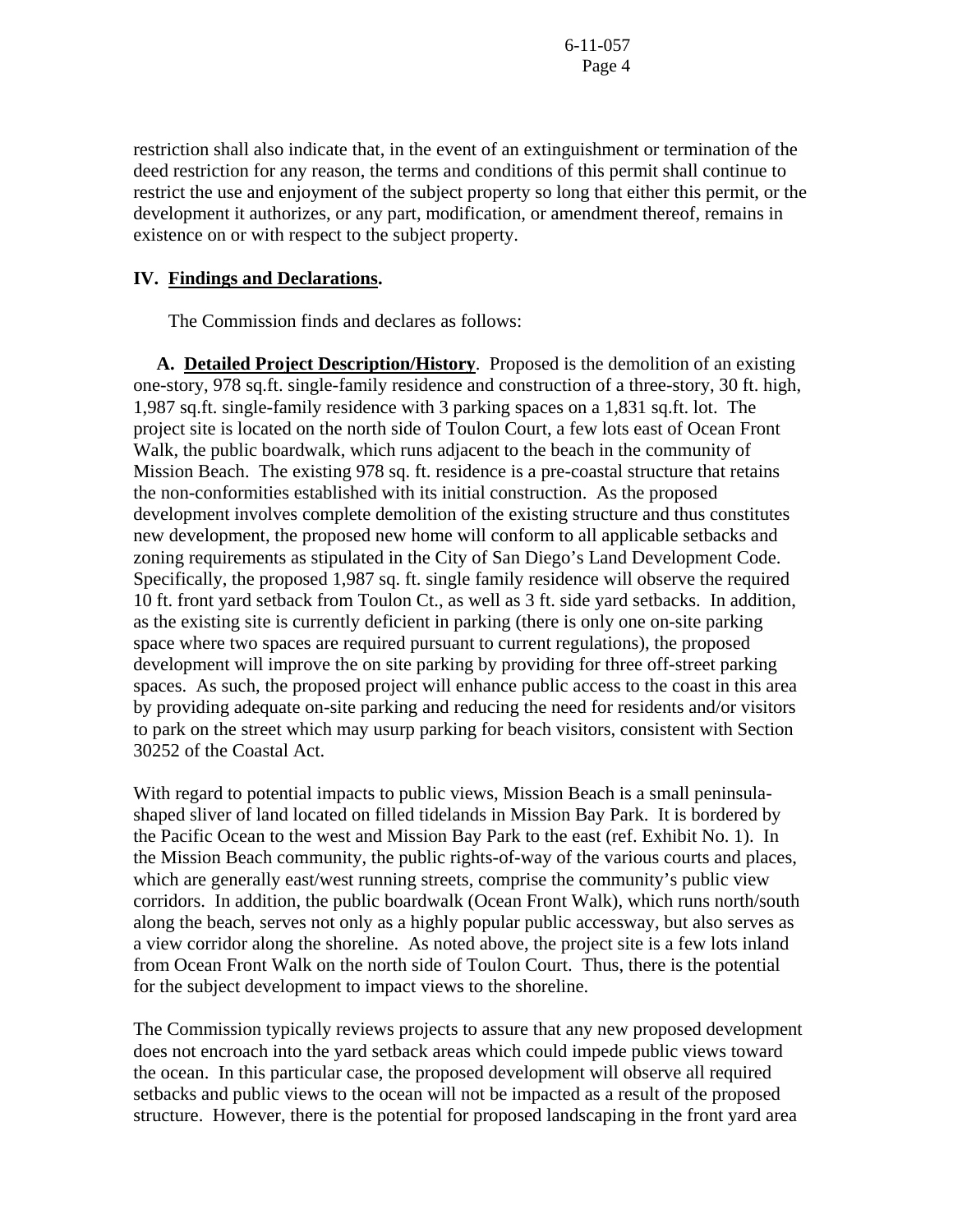to impede views to the ocean (both initially and over time, as plant materials/trees mature). As such, Special Condition #1 requires that the applicant submit final landscape plans that require that all proposed landscaping and hardscaping in the front yard area consist of only low level material that does not impede views to the ocean. The permitted landscape elements include plant materials that do not block views (limited to a height of about 3 ft.). As conditioned, it can be assured that any landscape improvements proposed in the front yard setback area will not impede public views towards the ocean.

With regard to community character, the existing residences in this community vary widely in architectural style and appearance. An existing older one-story single-family residence is being removed and a three-story single-family residence is proposed in its place. The proposed structure will be visually compatible with the character of the surrounding neighborhood and the pattern of redevelopment in the area.

As the existing residential structure on the property was constructed over 45 years ago, an evaluation by the City of San Diego Historic Resources staff was required to determine if it has any historic significance. After a comprehensive review, Historic Resources staff concluded that the existing structure would not be considered a potentially Historic Resource by their standards.

The project site is located a couple blocks from the public beach and Ocean Front Walk. Access to the beach can be gained a couple blocks from the project site at the western terminus of Toulon Ct. None of the proposed construction will expand the existing building envelope into public accesways leading to Ocean Front Walk and will not impact or impede public access to the shoreline. In addition, adequate on-site parking will be provided consistent with Section 30252 of the Act. Furthermore, Special Condition #2 requires the submittal of final site and construction storage and staging plans that clearly indicate that the proposed development will observe all required setbacks and will not encroach into and existing public beach accessways or parking areas. The applicant has indicated that all construction activities, as well as parking for construction workers, will be contained within the boundaries of the subject site and as such, Special Condition #2 allows construction to continue during the summer months, excluding holidays or weekends.

Although the City of San Diego has a certified LCP for the Mission Beach community, the subject site is located in an area where the commission retains permit jurisdiction. Therefore, Chapter 3 of the Coastal Act is the standard of review, with the City's LCP used as guidance.

 **B. Community Character /Visual Quality.** The development is located within an existing developed area and, as conditioned, will be compatible with the character and scale of the surrounding area and will not impact public views. Therefore, the Commission finds that the development, as conditioned, conforms to Section 30251 of the Coastal Act.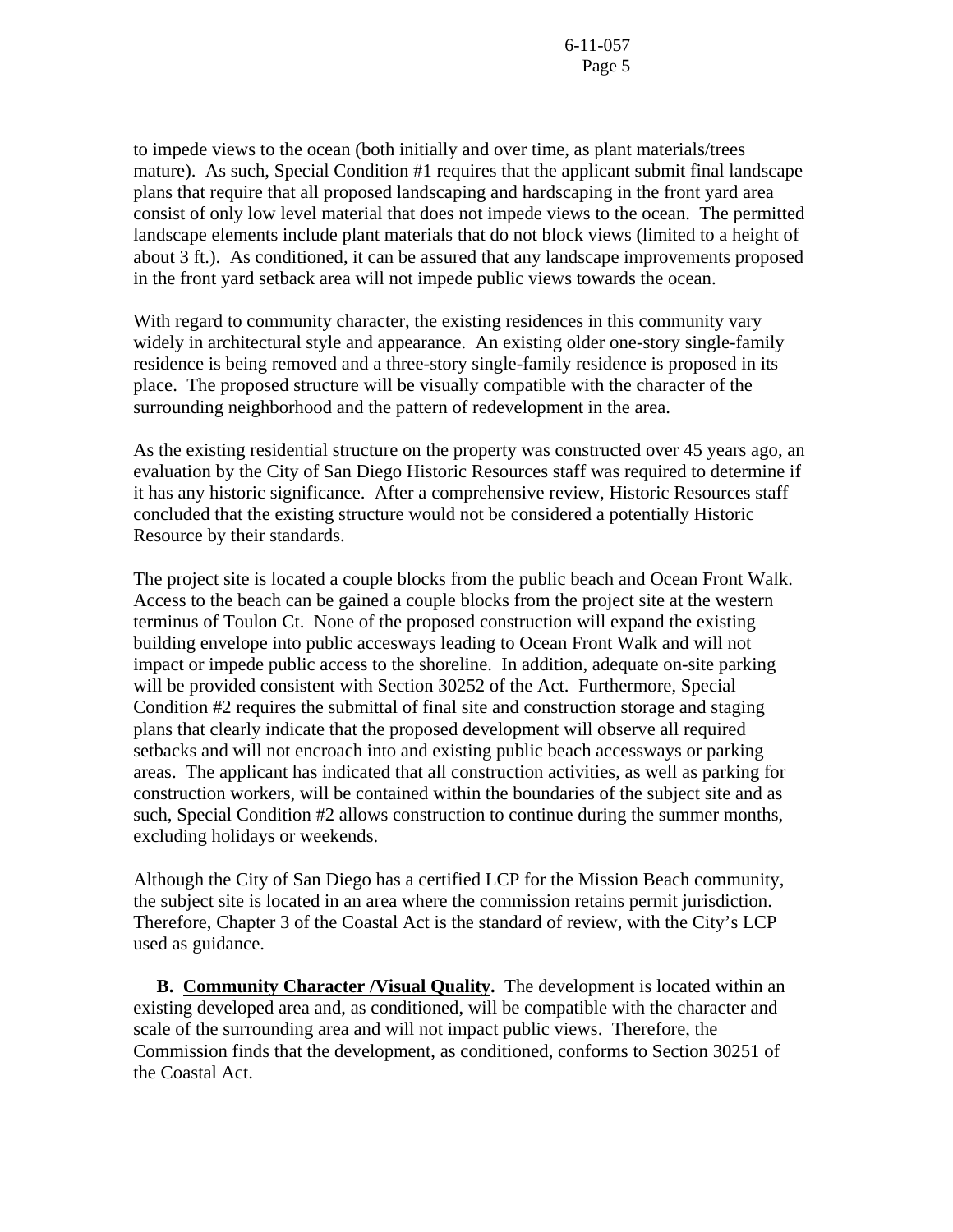**C. Public Access/Parking**. As conditioned, the proposed development will not have an adverse impact on public access to the coast or to nearby recreational facilities. As conditioned, the proposed development conforms to Sections 30210 through 30214, Sections 30220 through 30224, Section 30252 and Section 30604(c) of the Coastal Act.

 **D. Local Coastal Planning**. The subject site is located in an area of original jurisdiction, where the Commission retains permanent permit authority and Chapter 3 of the Coastal Act remains the legal standard of review. As conditioned, the proposed development is consistent with Chapter 3 of the Coastal Act. Approval of the project, as conditioned, will not prejudice the ability of the City of San Diego to continue to implement its certified LCP for the Mission Beach community.

 **E. California Environmental Quality Act**. As conditioned, there are no feasible alternatives or feasible mitigation measures available which would substantially lessen any significant adverse effect which the activity may have on the environment. Therefore, the Commission finds that the proposed project, as conditioned to mitigate the identified impacts, is the least environmentally damaging feasible alternative and is consistent with the requirements of the Coastal Act to conform to CEQA.

# **STANDARD CONDITIONS:**

- 1. Notice of Receipt and Acknowledgment. The permit is not valid and development shall not commence until a copy of the permit, signed by the permittee or authorized agent, acknowledging receipt of the permit and acceptance of the terms and conditions, is returned to the Commission office.
- 2. Expiration. If development has not commenced, the permit will expire two years from the date on which the Commission voted on the application. Development shall be pursued in a diligent manner and completed in a reasonable period of time. Application for extension of the permit must be made prior to the expiration date.
- 3. Interpretation. Any questions of intent or interpretation of any condition will be resolved by the Executive Director or the Commission.
- 4. Assignment. The permit may be assigned to any qualified person, provided assignee files with the Commission an affidavit accepting all terms and conditions of the permit.
- 5. Terms and Conditions Run with the Land. These terms and conditions shall be perpetual, and it is the intention of the Commission and the permittee to bind all future owners and possessors of the subject property to the terms and conditions.

(G:\San Diego\Reports\2011\6-11-057.doc)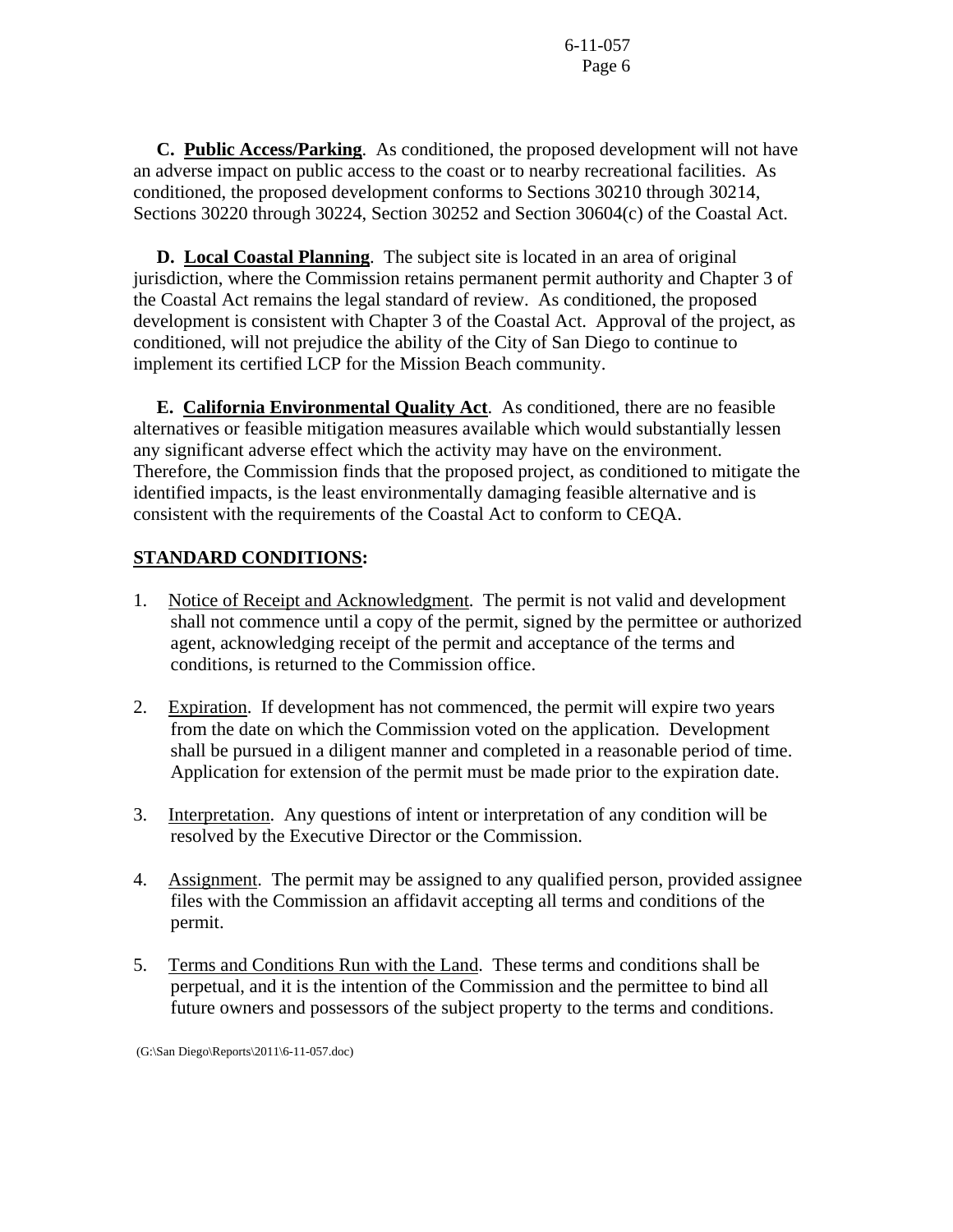